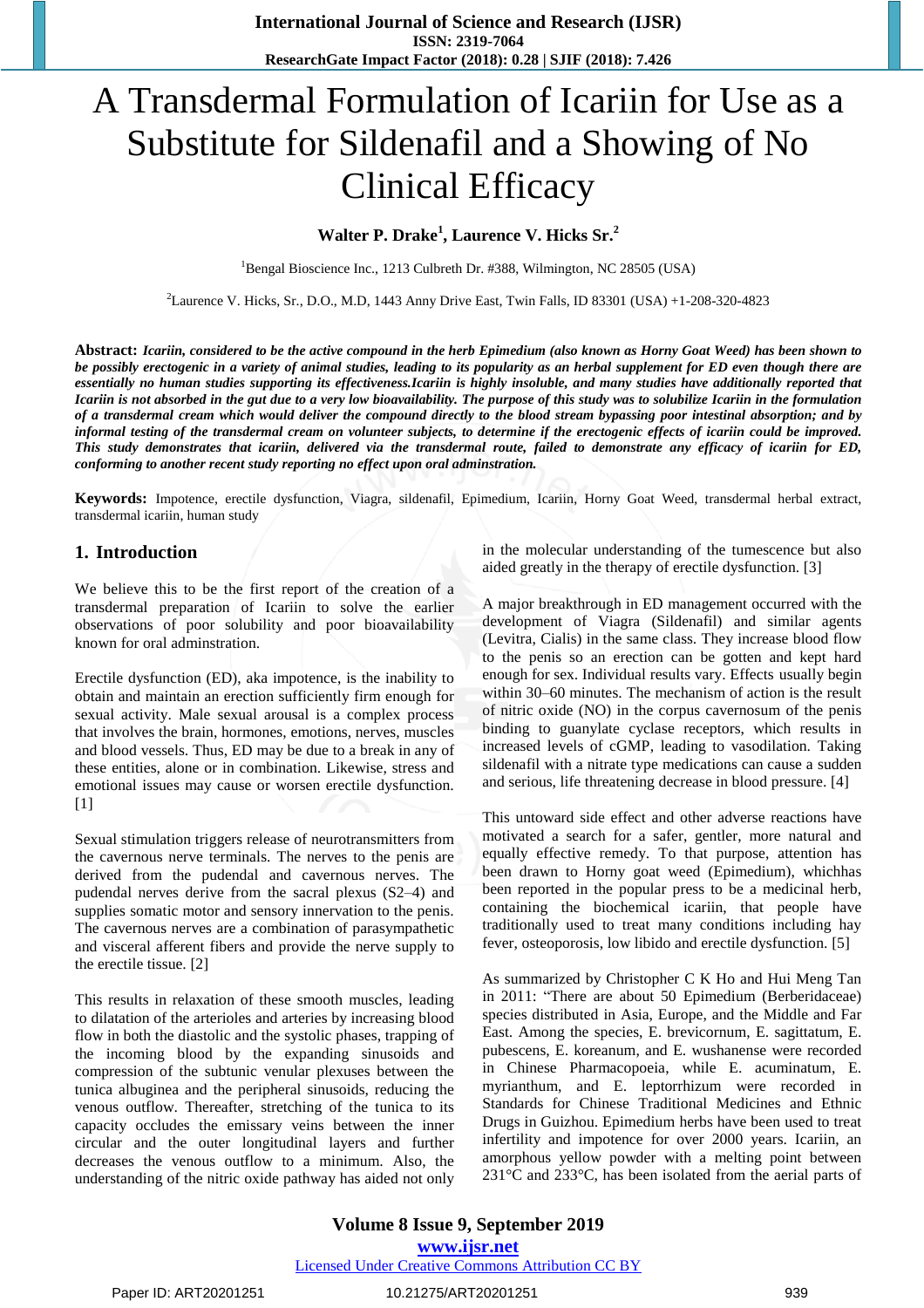Epimedium herbs. There have been no studies yet on humans." [6]

Sildenafil, commonly sold as Viagra and other brands, works primarily by inhibiting the phosphodiesterase enzymes, particularly Phosphodiesterase 5 (PDE5) thereby leading to strong erections. Icariin has been tested *in vitro* to exhibit PDE5 inhibition leading many to believe that this is its mechanism of action and supporting the idea that icariin may be an herbal substitute for sildenafil. [7]

How a PDE5 inhibitor works to create an erection was nicely summarized by David Rotella: "PDE5 is the primary cGMP-hydrolysing activity in human corpus-cavernosum tissue. Erection is largely a haemodynamic event, which is regulated by vascular tone and blood-flow balance in the penis. Because cGMP levels modulate vascular tone, it is an obvious target for therapeutic intervention in the process. When a man is sexually stimulated, either physically or psychologically, nitric oxide (NO) is released from noncholinergic, non-adrenergic neurons in the penis, as well as from endothelial cells. NO diffuses into cells, where it activates soluble guanylyl cyclase, the enzyme that converts GTP to cGMP. The cyclic nucleotide then stimulates PKG, which initiates a protein phosphorylation cascade. This results in a decrease in intracellular levels of calcium ions, leading ultimately to dilation of the arteries that bring blood to the penis and compression of the spongy corpus cavernosum tissue. This compression contracts veins, which reduces the outflow of blood and increases intracavernosal pressure, resulting in an erection. A PDE5 inhibitor will retard enzymatic hydrolysis of cGMP in the human corpus cavernosum, leading to the same outcome." [8]

The Icariin inhibition of PDE5 activity is much weaker than for sildenafil as shown by *in vitro* studies wherein PDE5 inhibition was 1/80th of that found with sildenafil. [7]

Based on widely exaggerated stories and urban myths that have arisen around Icariin within the last few years, Icariin has become a popular herbal supplement, available online at many herbal suppliers. It appears that many re-sellers are buying Icariin powder from Chinese sources and repackaging the powder for sale as is, or after loading into capsules. About 90% of all icariin supplements sold in the US and around the world are manufactured in China, and various studies of testing have shown that a substantial portion of herbal product in the herbal pipeline is fake, contaminated, mislabeled, or in fact adulterated with sildenafil to ensure a positive result. [9] One study found that the most common adulterant found in herbal products for sexual enhancement was sildenafil and that out of 81 samples tested, 28 contained the hidden ingredient. [10]

The fact is that the oral ingestion of icariin powder or capsules has no clinical efficacy whatsoever because of its insolubility. [15, 16] Our own studies have shown that Icariin (in any powdered form up to 98% purity) is not soluble in water, not soluble in any alcohol, not even soluble in the main stomach acid, hydrochloric acid. In addition to insolubility, many studies have confirmed that Icariin is not absorbed in the gut and therefore that oral ingestion yields a very low bioavailability. [13, 14]

So, in reality, with a very poor solubility compounded by almost no uptake in the gut, it is unlikely that the oral ingestion of icariin supplements has any effect whatsoever on improving erections in men, despite the ongoing fanfare and publicity surrounding its proposed use for this purpose.

In this paper, we investigated various wetting agents and report on the preparation of transdermal formulations for Icariin, in which the compound is first dissolved and then combined with cream or gel base for delivery of the compound directly to the blood. Transdermal drug delivery has been shown to bypass the gut and liver metabolism resulting in direct bioavailability in the blood. [15, 16]

Here we report the first formulation of a transdermal Icariin cream. After obtaining a transdermal preparation as described, we tested it on 12 elderly volunteers in an informal trial to determine any efficacy. This paper reports that 98% Icariin combined in a transdermal cream preparation at a concentration of 100 mg/ml, and two week daily dosage of 500 mg had no observed efficacy for erectile dysfunction, nor was the preparation erectogenic, calling into question the usefulness of this supplement as a substitute for sildenafil and related drugs.

**Part 1 of the Study: Development of Transdermal Formulation**

# **2. Materials and Methods**

Horny Goat Weed Extract (98% Icariin) derived from Epimedium was obtained directly from the manufacturer, Kan Phytochemicals Pvt. Ltd., (1390, HSIIDC Industrial Estate Rai, Rai District, Sonipat 131029, Haryana, India), an herbal extract manufacturer operating in accordance with GMP and norms of WHO and USFDA guidelines, with both ISO 9001 and GMP certifications.

Proprietary cream and gel bases manufactured by PCCA (9901 South Wilcrest Drive, Houston, TX 77099, USA), namely Lipoderm and Atrevis Hydrogel, as well as all other standard compounding reagents were supplied by Pavilion Compounding Pharmacy LLC., 3200 Downwood Cir NW Suite 210, Atlanta, GA 30327, USA:

Tween-80 (polysorbate 80) PEG 300 (polyethylene glycol 300) Saline (Normal saline fir irrigation, 0.9% NaCl) Aloe gel (100%) pharmaceutical grade

Three solutions to be used as solubility reagents were created: (1) Tween 80/PEG 300 50:50, was a solution created by mixing equal parts of Tween-80 and PEG 300; (2) the second solution was created by mixing the following percentages: 10% DMSO, 40% PEG 300, 5% Tween-80, and 45% Saline; (3) The DMSO/Saline solution was created using equal parts of DMSO and normal Saline. For each trial, 2.5 gm of Icariin powder was added first to a mixing jar. Then, 5ml of one of the wetting agent solutions was added slowly and mixed to create a solution, or in some cases only a paste. Finally, a cream or gel base was added for a total of 25 gm to yield a 10% formulation (100mg

# **Volume 8 Issue 9, September 2019 www.ijsr.net**

Licensed Under Creative Commons Attribution CC BY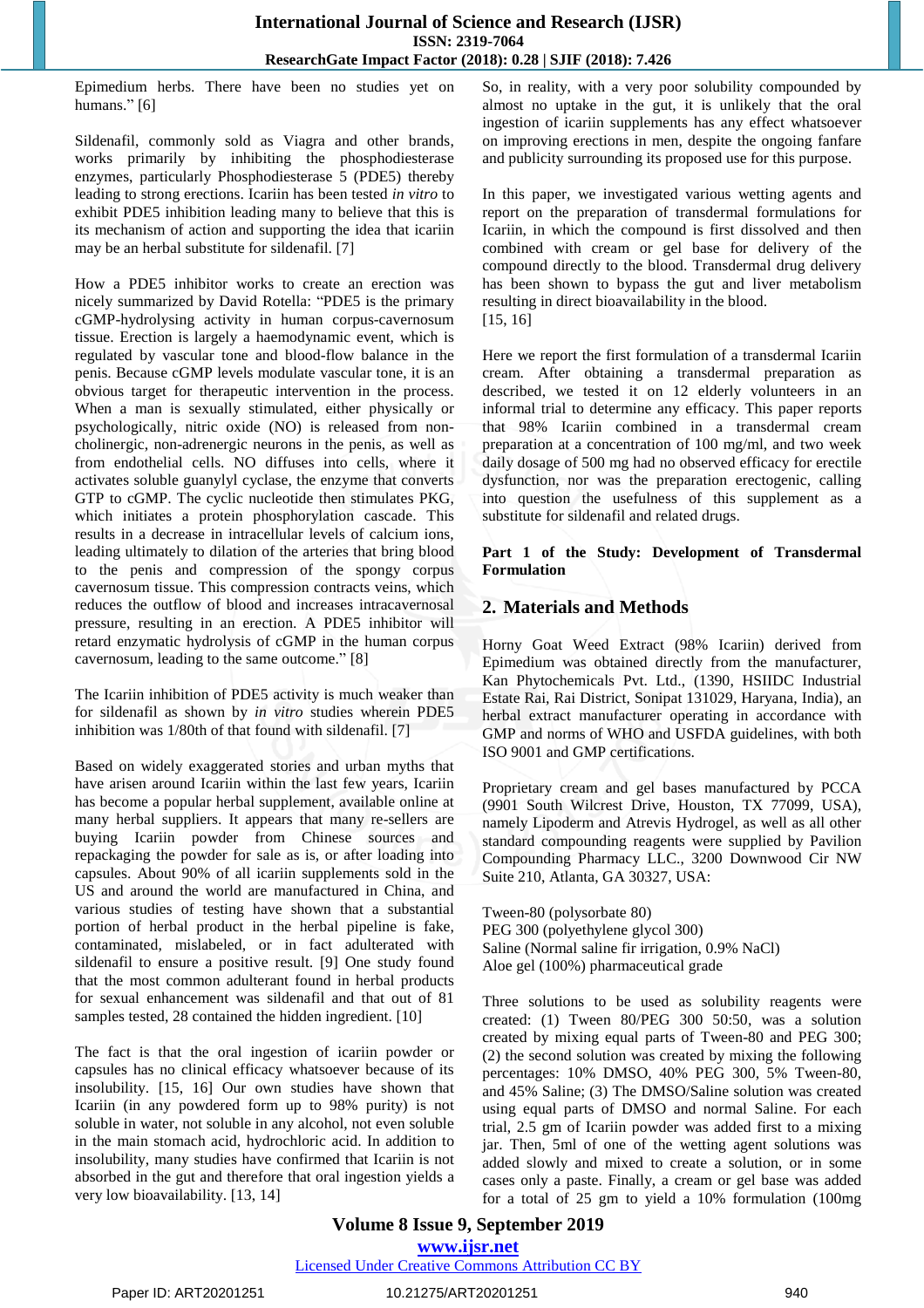Icariin/ml). In the case of a 5% formulation, 1.25 gm of Icariin was used, thereby resulting in a 5% formulation (50mg Icariin/ml). All mixing and handling of reagents occurred at room temperature, 20 °C.

# **3. Results**

We confirm the lack of solubility of Icariin in H2O, ethanol, methanol, poor solubility in ethanol and polyethylene glycol.

Table 1 presents the results of our study on solubilizing Icariin powder using various wetting agents to achieve a transdermal cream or gel.

| <b>Wetting Agent</b>                                                                                          | 10% Icariin Concentration                                                                                                            | 5% Icariin Concentration                                                                                                                                                                        | Mixed with Lipoderm                                                                                                                                                                                                                                                    | Mixed wih Hydrogel                                                                                                                                                  |
|---------------------------------------------------------------------------------------------------------------|--------------------------------------------------------------------------------------------------------------------------------------|-------------------------------------------------------------------------------------------------------------------------------------------------------------------------------------------------|------------------------------------------------------------------------------------------------------------------------------------------------------------------------------------------------------------------------------------------------------------------------|---------------------------------------------------------------------------------------------------------------------------------------------------------------------|
| Tween-80/PEG 300<br>50:50:00                                                                                  | Not Soluble. Dark brown<br>suspension containing<br>particles and clumps                                                             | Slightly soluble. Dark<br>brown color after 2 hr<br>mixing; particles remain in<br>suspension after 24 hr<br>mixing.                                                                            | 10% concentration yielded a<br>gritty dark brown cream,<br>which after further run through The solutions became fully<br>an ointment mill, did yield a<br>smooth and uniform cream.<br>5% concentration yielded a<br>smooth and uniform cream<br>light brown in color. | solubilized in the gel,<br>yielding a smooth and<br>uniform gel, brown in color.                                                                                    |
| 10% DMSO/40% PEG/5%<br>Tween                                                                                  | Slightly soluble dark<br>brown solution with<br>particles remaining in<br>mixing followed by 24hr<br>standing at room<br>temperature | Slightly soluble dark<br>brown solution with<br>particles remaining in<br>suspension after 2 hours of suspension after 2 hours of<br>mixing followed by 24hr<br>standing at room<br>temperature | Soluble at both 5% and 10%<br>yielding a smooth uniform<br>cream light brown in color.                                                                                                                                                                                 | Soluble at both 5% and<br>10% yielding a smooth<br>uniform cream brown in<br>color.                                                                                 |
| DMSO/Saline 50:50                                                                                             | Instantaneous solubility,<br>best of all wetting agents<br>used, light brown in color                                                | Great solubility,<br>translucent and light brown<br>in color                                                                                                                                    | Soluble at both 5% and 10%<br>yielding an elegant uniform<br>cream, light brown in color                                                                                                                                                                               | Soluble at both 10% and<br>5% yielding a smooth and<br>uniform gel brown in color                                                                                   |
| DMSO/Saline 50:50 mixed<br>with Aloe gel rather than<br>with the PCCA products<br>Lipoderm or Hydrogel.       | Smooth and uniform 10%<br>Icariin gel, light brown in<br>color                                                                       | Smooth and uniform 5%<br>Icariin gel, light brown in<br>color                                                                                                                                   | N/A                                                                                                                                                                                                                                                                    | N/A                                                                                                                                                                 |
| No wetting agent, Icariin<br>powder was mixed directly<br>with either PCCA<br>Lipoderm or Atrevis<br>Hydrogel | N/A                                                                                                                                  | N/A                                                                                                                                                                                             | At both 5% and 10%<br>concentrations of Icariin, a<br>gritty cream suspension, dark<br>brown in color, remained<br>gritty after further run through<br>ointment mill.                                                                                                  | At both 5% and 10%<br>concentrations of Icariin, a<br>gritty gel suspension, dark<br>brown in color, remained<br>gritty after further run<br>through ointment mill. |

# **4. Results**

The pharmaceutical bases PCCA Lipoderm and Atrevis Hydrogel are standard bases used in the US by compounding pharmacies for the mixture of various drugs and extracts in powdered form to yield transdermal preparations for patients. In many cases, a drug or extract may be mixed directly with the cream or gel base in that the pharmaceutical dissolves directly. In the case of Icariin, which is highly insoluble, direct mixing with either Lipoderm or Hydrogel was ineffective in yielding a good transdermal agent, the result yielding a gritty product with undissolved particles of extract.

For two of the wetting agent solutions, namely Tween-80/PEG 300, and the DMSO/PEG/Tween/Saline solutions, although the icariin was not fully solubilized, it became so for the 5% Icariin concentration when Lipoderm or Hydrogel finished off the mixture, demonstrating that both Lipoderm and Hydrogel have certain solubility effects on their own.

The best solubilty mixture, yielding instantaneous results was a 50:50 mixture of DMSO/Saline. Topping off with either Lipoderm or Hydrogel yielded very excellent preparations. And topping off even with just aloe vera gel yielded a very nice transdermal preparation. Although our focus was to end with a 10% transdermal cream (100mg Icariin/ml), we believe that even higher concentrations can be achieved using the 50:50 DMSO/Saline.

As lipoderm and hydrogel may not be readily available, we conclude that dissolving the Icariin in the DMSO/Saline wetting agent followed by the addition of any good quality penetrating cream or aloe vera gel make the most convenient transdermal formulation. Mixing in DMSO/Saline alone, being watery, makes for a difficult solution to handle.

#### **Part 2 of the Study: Informal Trial of Transdermal Icariin**

#### **Study Population**

N = 12 adult males (Ages: 55, 62, 62, 63, 63, 65, 65, 66, 67, 68, 68, 73) were recruited at an apartment complex in Wilmington, NC during July 2019 and completed the 14-day study. Although 17 in toto were recruited, only 12 completed the informal trial. A Interview Questionnaire was used to select participants who (1) were in generally good health; (2) who experienced erection difficulties from mild to severe and/or stated they "could use some help"; (3) had tried sildenafil or similar drugs previously and had successful outcomes; (4) who had discontinued sildenafil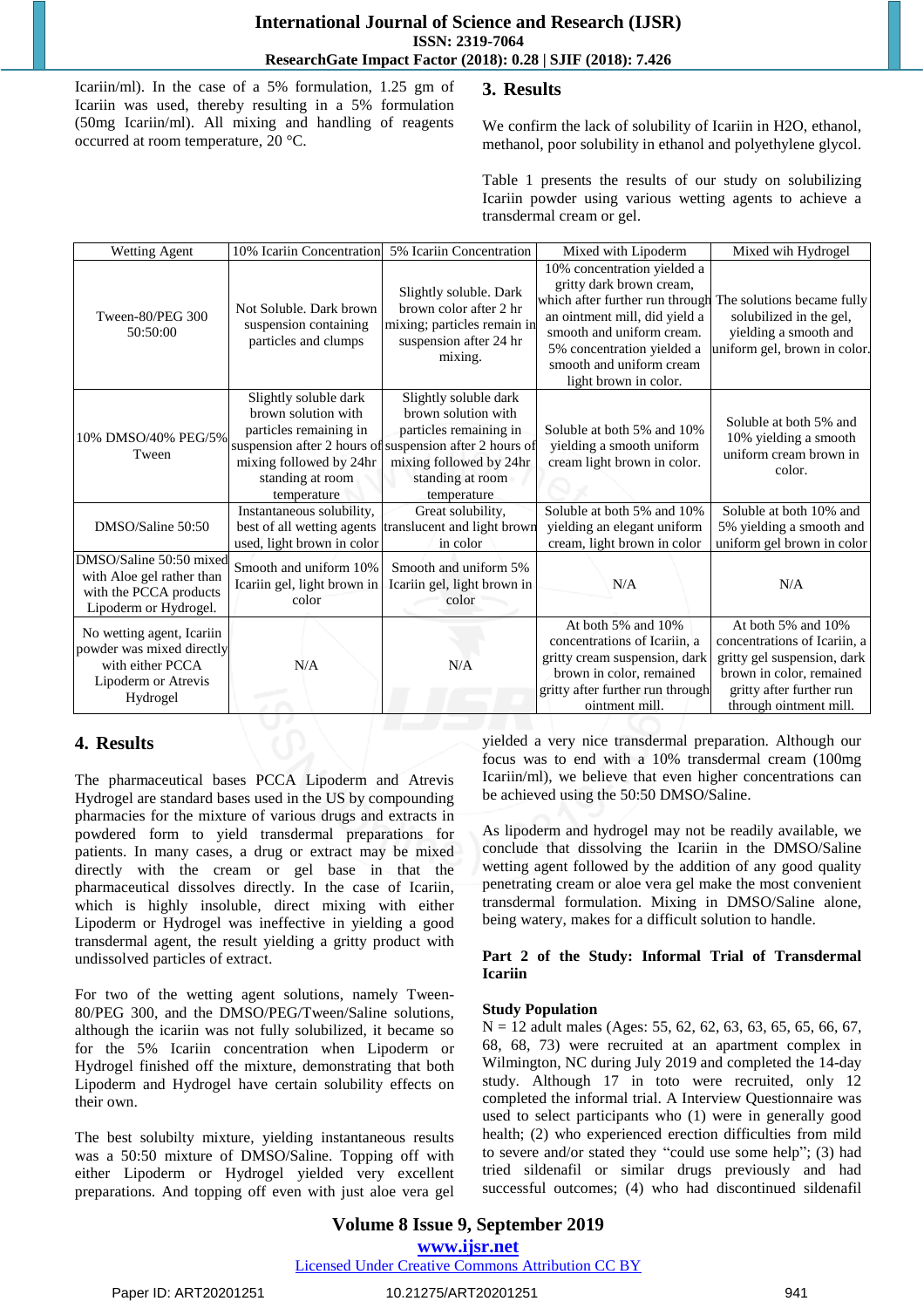due to cost and/or perceived dangerous side effects. The purpose of requesting information about past sildenafil was to ensure that the biochemical pathway for phosphodiesterase inhibition was available. The participants were not known previously to the researcher nor to each other but were located around the recreational and pool areas of the apartment complex.

#### **Preparation of Icariin Transdermal Lotion**

Following our observation that 50:50 DMSO/Saline was the best wetting agent resulting in an instantaneous solution, we selected at random a readily available penetrating cream manufactured by Clinique Laboratories (New York, NY), namely "Clinique Moisture Surge 72-hour replenishing hydration." Any good quality penetrating cream will serve to create an easily handled preparation for application to the skin. Commonly available plastic syringes were used both for the transdermal preparation as well as for dosing. A batch of transdermal cream was made every 4 days as follows: To 25 gm of Icariin (98%, Kan Phytochemicals Pvt. Ltd) was added 50:50 DMSO/Saline to 50 ml total. After solubilization, an additional DMSO/Saline mixture was added to 100 ml total, creating a 25 gm/100 ml preparation. To this was added to a sufficient quantity of Clinique cream to make 250 total ml preparation, thereby yielding 25 gm Icariin/250 ml cream preparation, or 100 mg Icariin/ml cream. 5 ml of preparation (500 mg Icariin) was applied daily to clean skin under forearm, using both forearms as necessary. The transdermal cream preparation was absorbed readily, and after 5 minutes, there was virtually no telltale sign on the skin that the cream was applied.

#### **Treatment Procedure**

In order to ensure compliance with daily application, volunteers would meet individually at a private area of the recreation area and 500 mg icariin formulated as described was administered trans dermally and rubbed into the skin until fully absorbed within 5 minutes. Participants were advised not to shower for 2 hours and to return the next day. The study continued for 14 days, July 14-July 28, 2019. After that time, the participants were interviewed as to any results obtained.

#### **Results**

No participant observed any positive result from the transdermal icariin at 500 mg per day. No participant observed any change in or benefit in erections, erection strength, erection duration, or in size of tumescence commonly observed with sildenafil or its analogs. While it was not necessarily expected that the effects of transdermal icariin would be as dramatic as that found with sildenafil, it was disappointing to demonstrate that icariin had no observable effect whatsoever in this study.

## **5. Discussion**

To our knowledge, this is the first report of attempts to create a transdermal preparation for Icariin which will deliver the herbal extract directly to the blood stream, bypassing both the gut and liver metabolism. We had postulated that the poor solubility as well as poor bioavailability of icariin due to poor absorption in the gut were the reasons why, though highly touted as a sildenafil substitute, the herbal extract has never achieved any consensus as to its efficacy.

We found Icariin extract 98% easily soluble only in 50:50 DMSO/Saline, requiring this mixture to serve as a wetting agent prior to admixing a penetrating cream for ease of use. Furthermore, almost any good quality cosmetic cream can be used, whether these be formulated by a cosmetic cream manufacturer or off the shelf cosmetic cream. The purpose of adding any cream to the DMSO/saline solution containing icariin is to make the compound easier to handle, use, and administer to the skin by adding bulk to the final preparation.

We further found that Icariin 98%, administered transdermally at a dosage of 500 mg, had no effect whatsoever on erectile problems in our study. Not even one of 12 volunteer subjects noted any erectogenic effect, although all had tried sildenafil in the past with positive results. We find these results disappointing, as it was postulated that the transdermal route of administration, by delivering the compound directly to the blood, would bypass the solubility and law bioavailability issues, causing a beneficial erectogenic effect. This was not the case.

The most cited paper on the subject of icariin serving as a possible herbal substitute is the paper by Dell'Agli et al. ―Potent Inhibition of Human Phosphodiesterase-5 by Icariin Derivatives." [7] The report states: "Compound 1 [icariin] was a good PDE5 inhibitor (IC50 of 5.9  $\mu$ M) but required improvement in order to have equivalent potency to sildenafil, which gave an IC50 of 75 nM."

While the paper can be commended for the head to head comparison of icariin analogs to sildenafil in an enzyme inhibition assay, the bottom line is that the data is based solely on inhibition rates on a phosphodiesterase-5 (PDE-5) enzyme inhibition assay, *in vitro,* far away from actual in vivo activity arising from oral ingestion of an herbal extract. Moreover, what the Dell'Agli paper in fact showed was that the activity of icariin was 1/80th that of sildenafil in the testtube enzyme assay. ONLY a synthesized analog of icariin, known as *3, 7-bis(2-hydroxyethyl) icaritin*was comparable in activity to sildenafil in PDE-5 enzyme inhibition assay.

Our study herein showing no efficacy of transdermal icariin, is supported by a recent study looking at the pharmacokinetics of orally administered Icariin.[16] In the 2019 Brown et al study, the authors noted: "Human data on icariin are limited, " and proposed a study "to determine the pharmacokinetic profile of oral icariin in humans using serial blood draws over a 24 hours following a single dose of the drug." Five daily dose levels were tested: 100, 200, 400, 840, 1680 mg icariin. Plasma testing resulted in no finding of any icariin. The authors stated: "...the analysis of plasma samples revealed a low bioavailability of icariin, such that the pharmacokinetic profile of the drug could not be determined."

Even over a 5-day course of oral supplementation, no change in erectogenic activity was noted: "There was no statistically significant differences between placebo and icariin groups on the Arizona Sexual Experience Scale"

## **Volume 8 Issue 9, September 2019 www.ijsr.net** Licensed Under Creative Commons Attribution CC BY